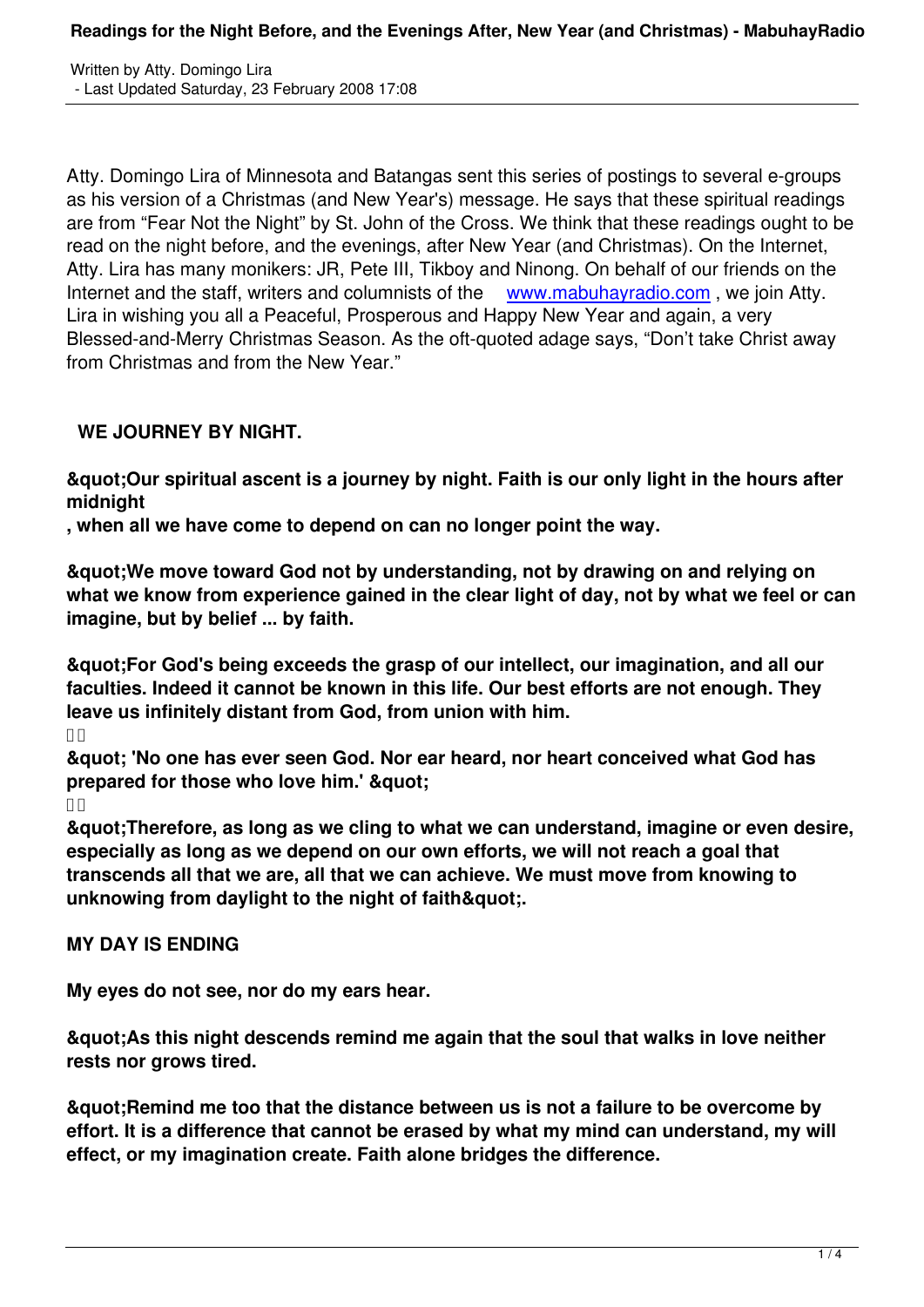Written by Atty. Domingo Lira - Last Updated Saturday, 23 February 2008 17:08

**"It will always be night. No one has ever seen you, or any like you.**

**"Descend on my soul now like a river of peace to take away my uncertainties, my** fear of the dark.& quot:

**MY DAYS BEGIN**

**My eyes do not see, nor do my ears hear.**

**"All of us bear some small resemblance to God. We are, after all, made in God's image and likeness. But we are separated by an infinite difference. We cannot, however, great our desire, however graced, come to know God in the way that we know any other person, any other thing.**

**"Our senses, through which all our other knowledge comes, cannot convey a clear knowledge of God to our souls.**

 $&$ quot;'No one shall ever see me,' Moses was told, 'and remain alive.'"

**&guot: John says: 'No one has ever seen God, or anything like him.'&guot:** 

**"'To what have you been able to liken God? Or what image will you fashion like unto him?' Isaiah says.**

**"Our failure is not a failure of mere reverence in the face of the divine. It is a question of a difference that cannot be erased by what our minds can understand, our wills effect, and our imaginations create. Faith alone bridges the difference.**

**MY DAY IS ENDING**

**A better love is needed.**

**"As this night descends remind me again that the soul that walks in love neither rests nor grows tired.**

**"Here in this darkness let me taste a love great enough to replace all the loves I have cherished, for only then can I overcome their power over me. Kindle in me that other, better love which alone can bring to me satisfaction and strength, courage and constancy. Only then will my house be stilled, my desires laid to rest, my passions no longer at war with my spirit. Only then will I walk in freedom.**

**"Descend only my soul now like a river of peace to take away my uncertainties, my** fear of the dark.& quot:

**MY DAY IS ENDING**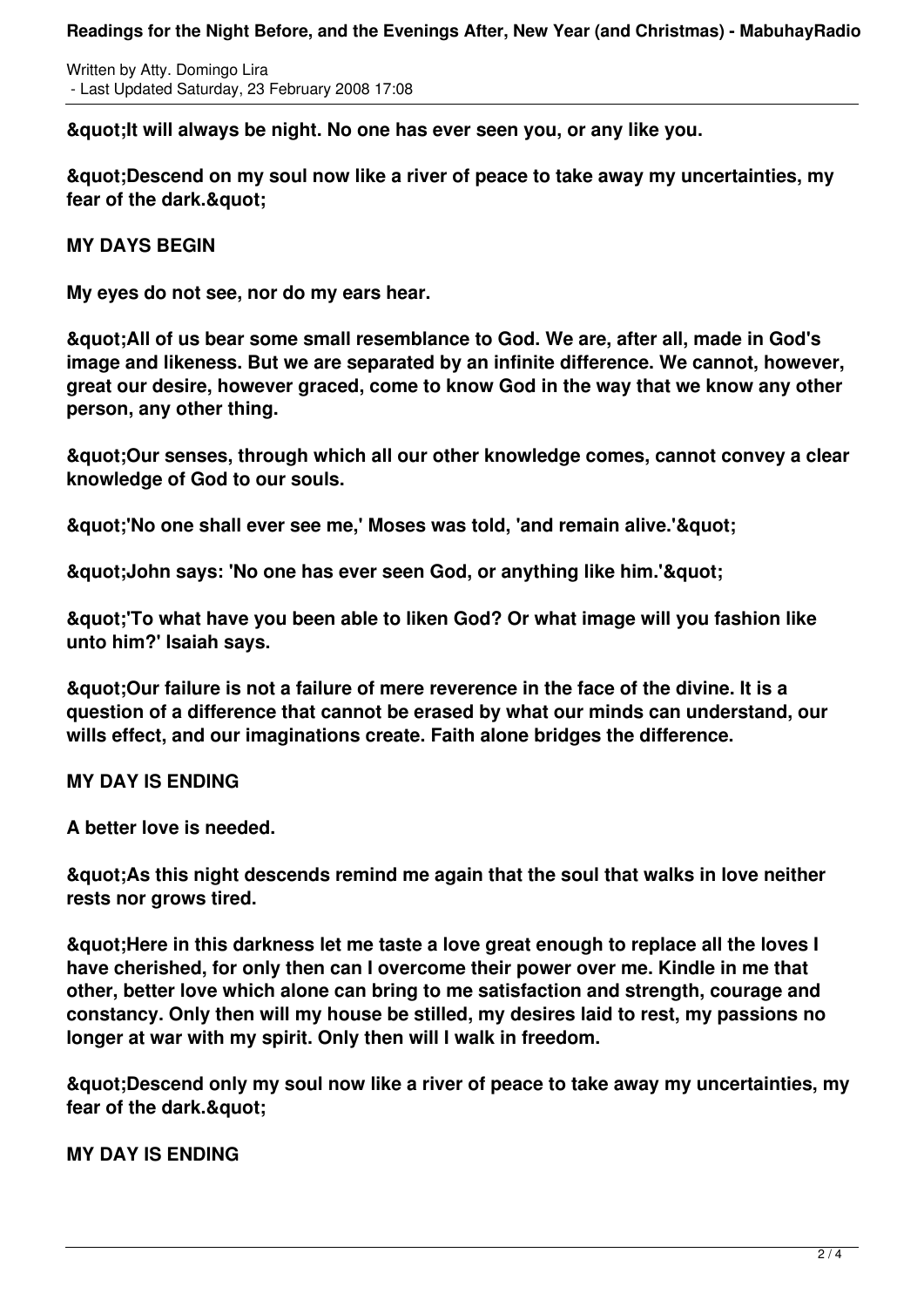**Readings for the Night Before, and the Evenings After, New Year (and Christmas) - MabuhayRadio**

Written by Atty. Domingo Lira - Last Updated Saturday, 23 February 2008 17:08

**Restore what is mine.**

**"As this night descends remind me again that the soul that walks in love neither rests nor grows tired.**

**"But when my steps are driven by passion, my every attempt to practice virtue becomes a sad burden. I am, in truth, dying---tormented, weary, weak, and blind.**

**"Overturn, I pray, passion's hold on me. Turn my life back to you with single-mindedness. Renew my strength and energy. Restore my sight.**

**"Descend on my soul now like a river of peace to take away my uncertainties, my** fear of the dark.&quot:

**MY DAY BEGINS.**

**Restore what is mine.**

**"Passion is a thief. Not only does it brings nothing to our lives, but it robs us of whatever good we already possess.**

**"And if we do not bring it under control, it will eat us alive. It will kill off our relationship with God. In the end it will be the only thing that lives in our souls.**

**"If we do not kill it first, it will kill us.**

**"When we allow passion to distract us from God the attempt to practice virtue becomes a sad burden. We live dissatisfied with ourselves, unfeeling toward our neighbors, lazy in our relationship with God. Sapped of spiritual strength, we are ill.**

**"We are, in truth, dying--tormented, weary, weak and blind.**

**"On the other hand, if we overturn passion's grip on us, by turning our lives with single-mindedness to God, then peace will flower in us with newfound strength, renewed energy, and restored sight. & quot;** 

**MY DAY ENDS.**

**We stumble in the dark when light is all around us.**

**"As this night descends remind me again that the soul that walks in love neither rests nor grows tired.**

**"I have almost convinced myself that with my intellect alone I can avoid the traps that passion sets before me, and that total blindness will never overtake my soul.**